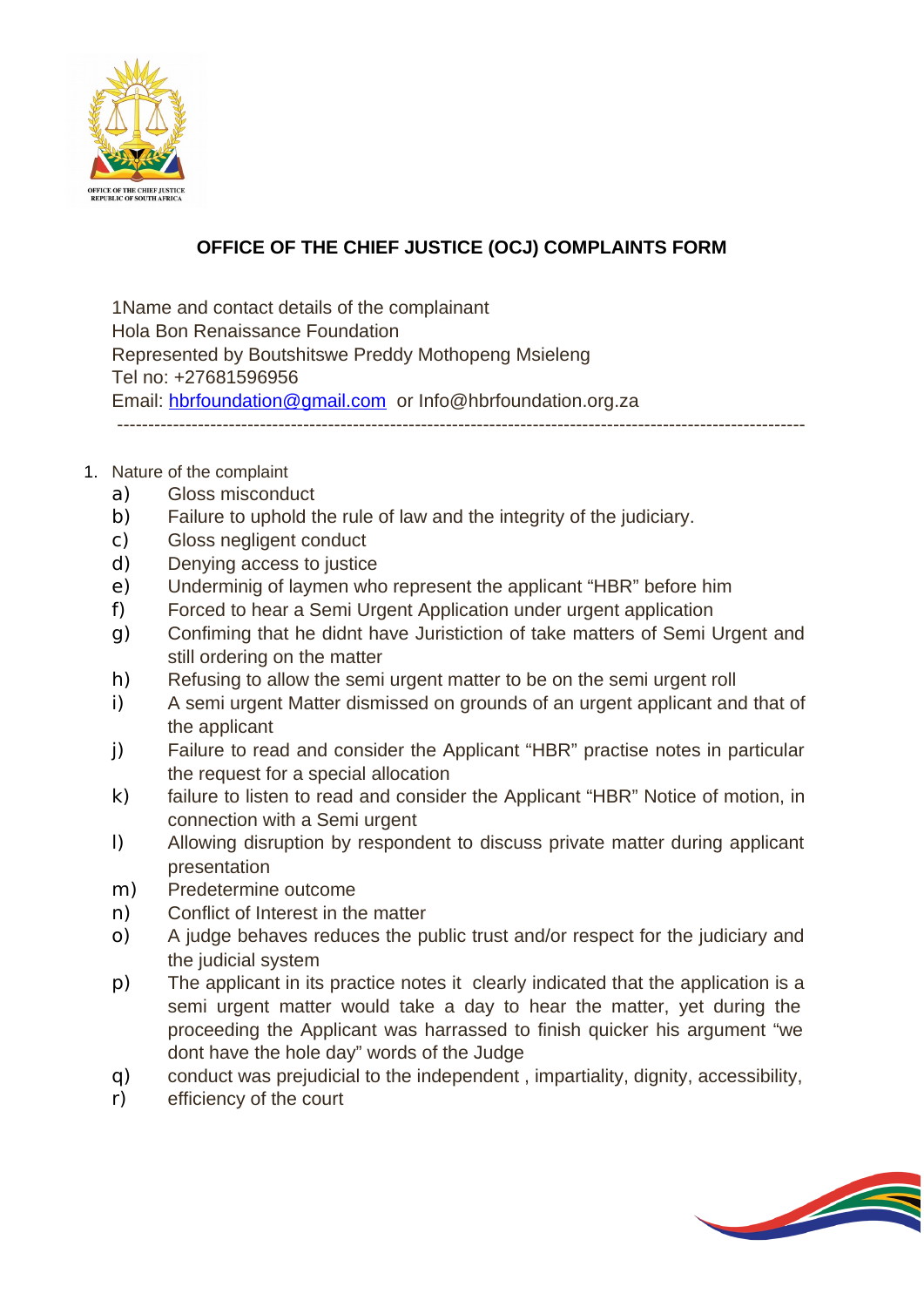2. If the complaint is about court officials, the name of the court and court official/s if known

at the High Court, gauteng division in Pretoria- the matter was heard via Zoom Cloud Meetings. The presiding official is Judge Mabuza,

3. If the complaint relates to a case pending in a court, please provide the case number

Case No:1357/2021 ----------------------------------------------------------------------------------------------------------------

4. Background and history of the complaint

HBRF approached the Gauteng Division Pretoria court seeking its matter to be heard on a semi urgent basis and be put on the semi urgent roll.

The matter is Hola Bon Renaissance Foundation "Applicant" vs President of Republic of South Africa and others "respondent" in Case No: 1357/2021

When HBR (the applicant), made followup with the registrar " Mrs Mohale", she confirmed a day on the  $1<sup>st</sup>$  February 2021 that the matter was on the urgent roll and when asked that our matter is a semi urgent she confirmed everything to be in order, but could not confirm the judge allocated .

On the 2<sup>nd</sup> February 2021, the Case No:1357/2021 the matter was number 2 on the roll and that the matter was the last to heard after 24 other matters.(see the attached court Roll 1 and 1 B)

The applicant had no legal representative, so it was represented by Mr Boutshiswe Preddy Mothopeng Msieleng, who on various submissions he informed Judge Mabuza that the application was a semi urgent matter,

Judge Mabuza continues with the matter knowing that it does not fall under the Urgent application because of its complications in the matter it belongs to the semi urgent.

The Judge continue to ask questions of why the applicant it had more than 2000 papers and that it should be dismised. Futhermore that the applicant did not comply with the practise, irrespective that it was explained to him and in the papers that the matter was enrolled as a semi urgent.